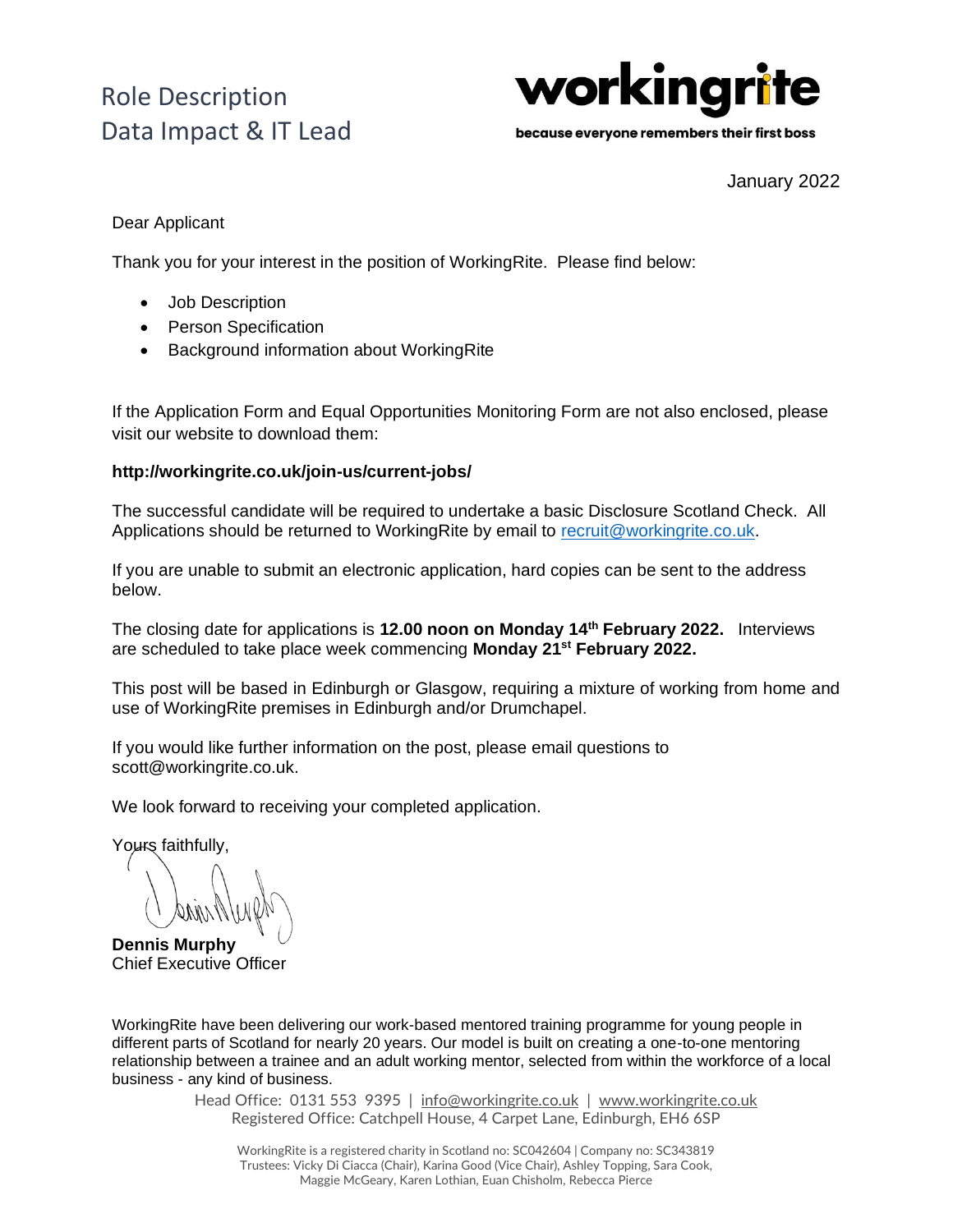

because everyone remembers their first boss

We currently have a staff of 13 project co-ordinators, each of whom supports between 20 and 30 young people a year into these mentored work placements and then on to jobs and apprenticeships. That's around 300 a year.

Our strategy is to work with young people '**Earlier, Deeper, Longer'**

- **Earlier:** reaching young people earlier in their lives and providing access to a vocational pathway while in the S4 year at school (Rite to Work programme)
- **Deeper**: going 'deeper' with our support for the young people that have already left school. More flexible lengths of participation, multiple placements where necessary, community level partnership work to explore the needs of the wider family (WorkingRite core programme)
- **Longer:** every young person that achieves a destination through a WorkingRite programme will have the option of being matched with an adult, volunteer mentor to help them navigate the transition into working life – and beyond (On Your Side Mentoring programme)

Head Office: 0131 553 9395 | [info@workingrite.co.uk](mailto:info@workingrite.co.uk) | [www.workingrite.co.uk](http://www.workingrite.co.uk/) Registered Office: Catchpell House, 4 Carpet Lane, Edinburgh, EH6 6SP

WorkingRite is a registered charity in Scotland no: SC042604 | Company no: SC343819 Trustees: Vicky Di Ciacca (Chair), Karina Good (Vice Chair), Ashley Topping, Sara Cook, Maggie McGeary, Karen Lothian, Euan Chisholm, Rebecca Pierce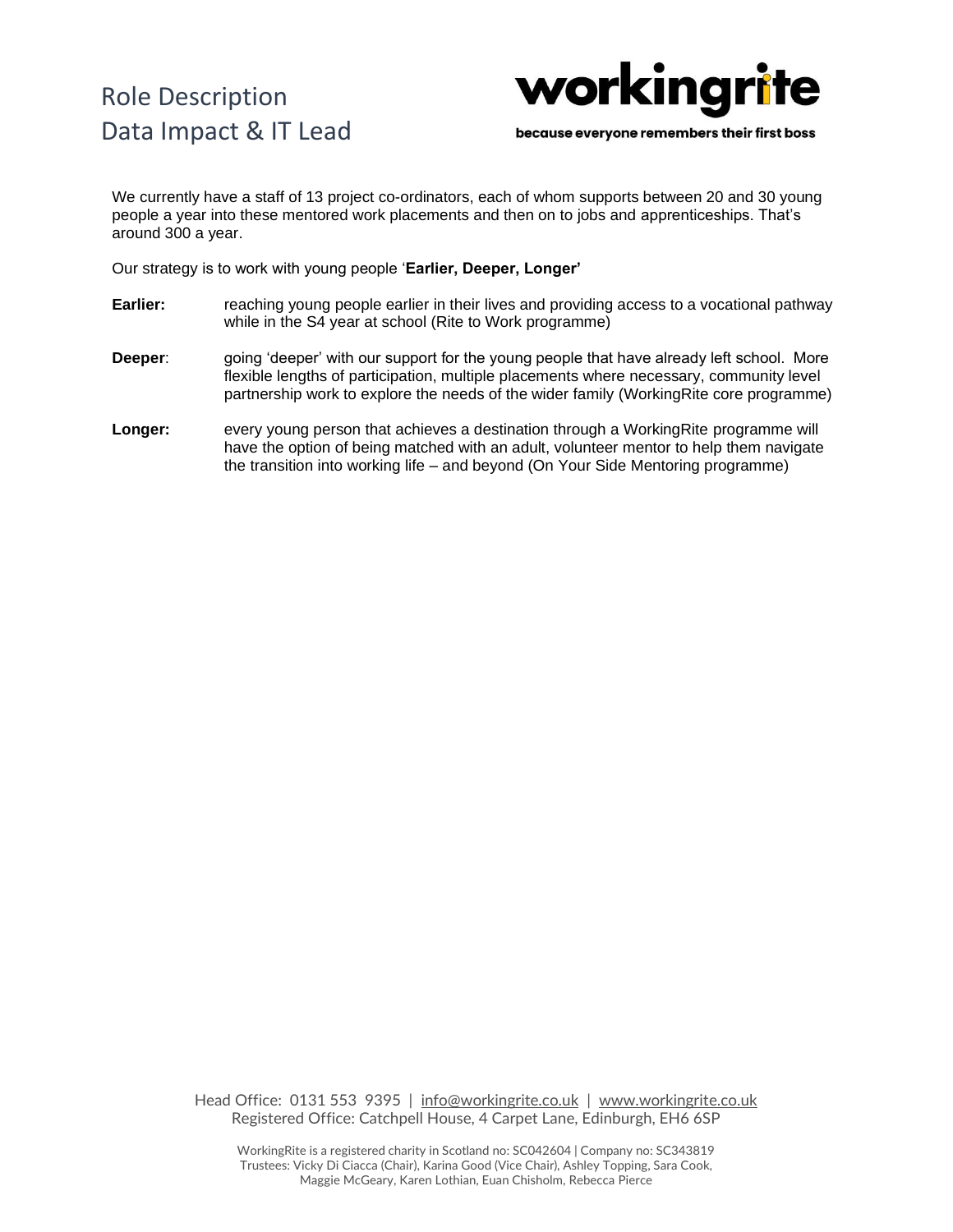

because everyone remembers their first boss

## **JOB DETAILS**

| <b>Job Title:</b><br>Data Impact & IT Lead         | Salary:<br>c: £26,000<br>37.5 hours per week                                            |
|----------------------------------------------------|-----------------------------------------------------------------------------------------|
| <b>Reporting to:</b><br><b>Head of Development</b> | <b>Contract Term:</b><br>Permanent<br>funded for year one by CAF Reslience Fund Phase 2 |
| Location:<br>Home based - Edinburgh / Glasgow      | Date:<br>January 2022                                                                   |

### **Context / Job Purpose**

The Data Impact & IT Administrator role is a new position created to support the increasing needs of a growing organisation. The post plays a critical role in supporting the Senior Leadership Team, and the project delivery team as a whole, to evidence the impact of its work and to deliver the services and profitability of the organisation.

A key task in the first instance will be the review and assessing of the current Salesforce structure with recommendations made as to amendments to this to ensure the effective recording of data in relevant fields to allow the required reporting and analysis. There may be the opportunity for some consultancy support of this project.

On a daily basis, the post holder will be responsible for supporting colleagues with Salesforce maintenance and daily activity; entering and cleansing data, creating and maintaining reports, providing impact data to SLT for funders, managing integration with other systems and ensuring WorkingRite delivers the highest standards of service and insight for our organisation.

In addition, the post holder will be responsible for the acquiring, allocating and technical support for all IT and telephone devices, including contracts for this equipment where relevant. The post holder will also support the SLT in reviewing and updating GDPR and other relevant policies.

> Head Office: 0131 553 9395 | [info@workingrite.co.uk](mailto:info@workingrite.co.uk) | [www.workingrite.co.uk](http://www.workingrite.co.uk/) Registered Office: Catchpell House, 4 Carpet Lane, Edinburgh, EH6 6SP

WorkingRite is a registered charity in Scotland no: SC042604 | Company no: SC343819 Trustees: Vicky Di Ciacca (Chair), Karina Good (Vice Chair), Ashley Topping, Sara Cook, Maggie McGeary, Karen Lothian, Euan Chisholm, Rebecca Pierce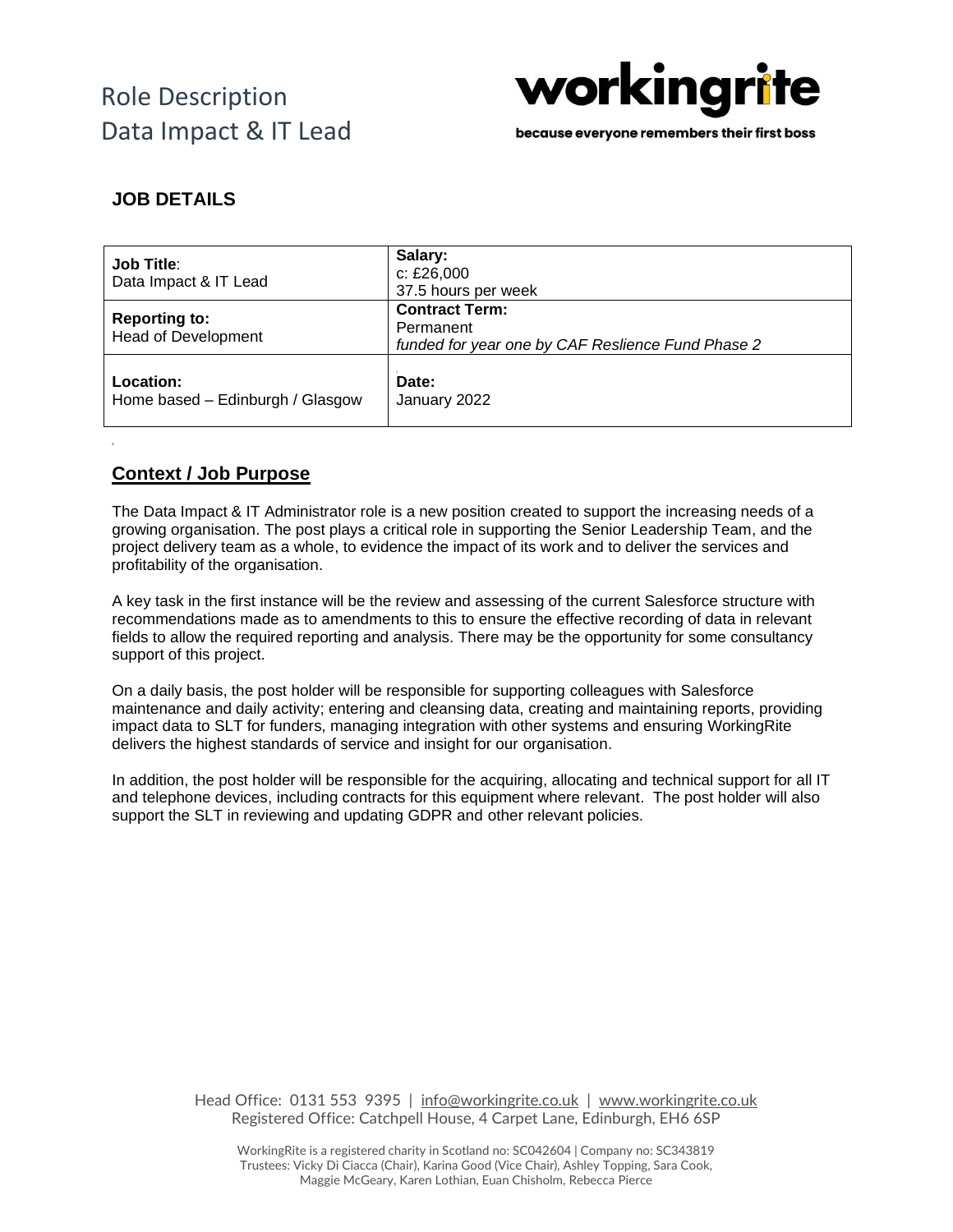

because everyone remembers their first boss

### **Main Duties**

- **General CRM (Salesforce Data Maintenance)**
	- $\circ$  Maintain and add value to customer records on SF ensuring that details are kept up to date and new data is recorded
	- o Provide back-end support and end user POC (includes reports/set up/development of system in line with service development)
	- o Upload data as required; training records, enquiries (from website)
	- $\circ$  Ensure the regular, and appropriate, cleansing and archiving of records as required
	- o Ensure licenses are obtained and managed for all users at appropriate levels

#### • **Salesforce Development & integration**

- $\circ$  Create and develop additional records specifically for volunteer programme and fundraising activities
- $\circ$  Ensure automated integration is maximised where possible between Salesforce and other systems (Sage and JustGiving)
- o Setup email templates from Salesforce

#### • **Salesforce reporting and insights**

- $\circ$  Create and maintain reports required for the Senior Leadership Team in line with funder outcome / output requirements for reports
- o Create and provide statistical reports for quarterly board meetings

#### • **Asset & IT contract management**

- $\circ$  Coordinating purchase of all hardware mobiles, laptops, printers, PCs and trainee devises
- o Ensuring devices are all configured appropriately
- o Maintaining asset register of all hardware
- o First POC for internal IT / hardware issues
- o PAT testing coordination across organisation

#### • **GDPR & Disaster recovery**

- $\circ$  Support with GDPR policy specifically security at home and best practice
- o Adhereance to Data Protection Act and Financial Re
- o Creation of disaster recovery plan
- **General support**
	- $\circ$  Actively promote the overall services of Working Rite and work effectively with the wider team as required
	- o Other tasks as deemed appropriate by line manager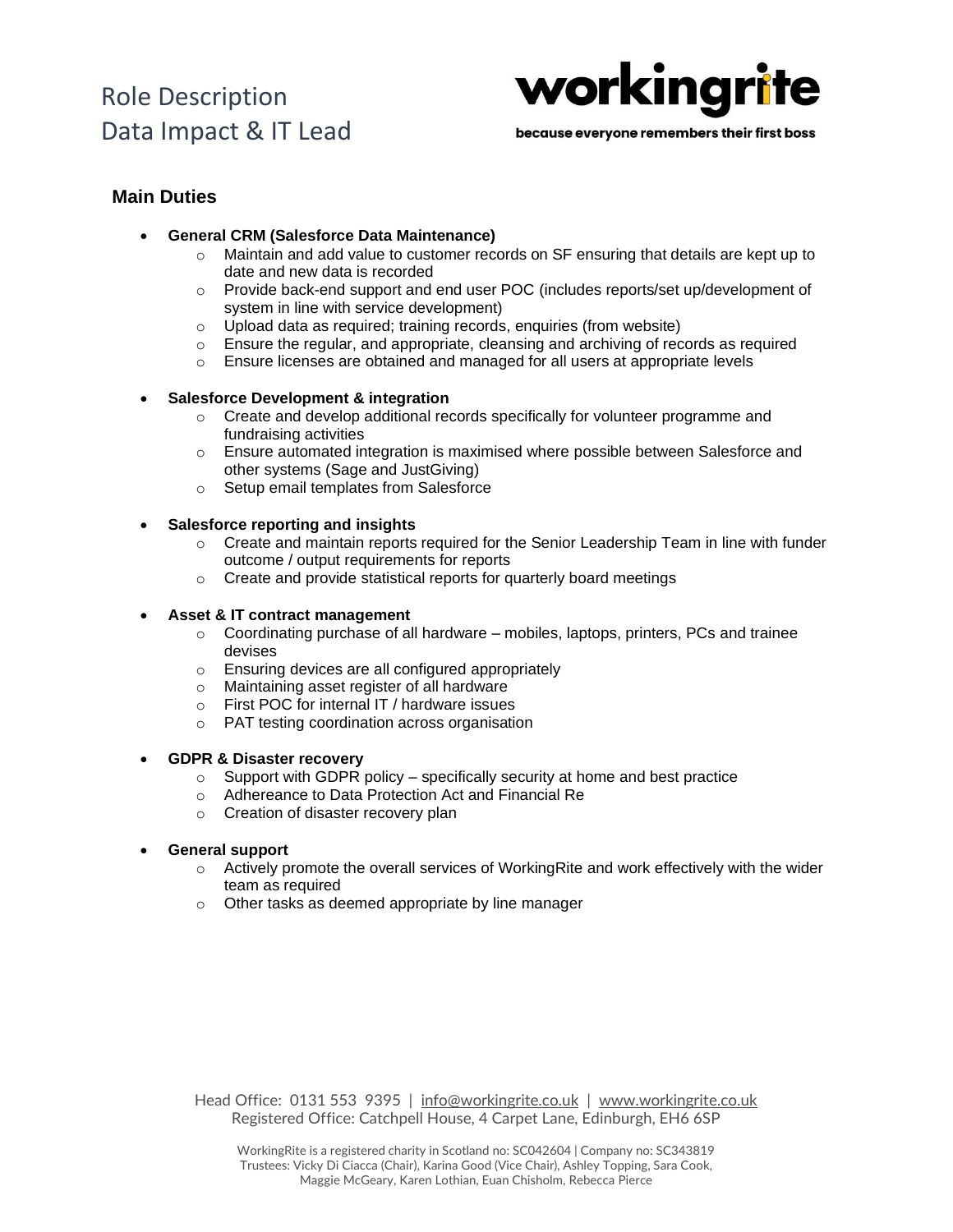

because everyone remembers their first boss

### **Person Specification**

This role will suit an individual who has an interest in providing an exceptional service to our staff and who demonstrates a drive to enable us to achieve our business goals. The individual will have great energy, be a natural connector of information and need, an ability to see the bigger picture, self-manage their time and effort for the best outcomes. They will work readily and easily with the WorkingRite team and key partners. They will be a confident individual who can create rapport easily and has a strong desire to provide consistent information and support. The individual will be a problem solver and will be able to work flexibly within a growing team and positively help shape the systems and processes that support our work.

#### **KNOWLEDGE, SKILLS AND COMPETENCIES**

#### **Essential**

- 1. Have an excellent knowledge of Salesforce, with direct experience of Salesforce admin, development and change to suit business needs, including report writing and data analysis
- 2. High level of logic and attention to detail
- 3. Patience and ability to work with colleagues with less technical knowledge and explain systems and procedures
- 4. Enjoy working with systems and processes, identifying improvements and opportunities to automate
- 5. Knowledge and understanding of hardware management and basic IT support, including PCs, laptops, printers and mobile phones
- 6. Willing to take on a wide range of tasks from SLT
- 7. Enjoy a fast paced, every changing, hands on role in a busy charity
- 8. Ability to self-start and successfully manage work unsupervised
- 9. Excellent communication and motivational skills
- 10. Ability to deliver against targets with minimal supervision

#### **Desirable**

- 1. Experience of managing hardware/software contracts mobiles & printers
- 2. Experience of managing budget for IT purchases
- 3. Experience of managing employability programme compliance in data MIS
- 4. Experience of adding creative ideas to an organisation
- 5. Experience of resolving problems